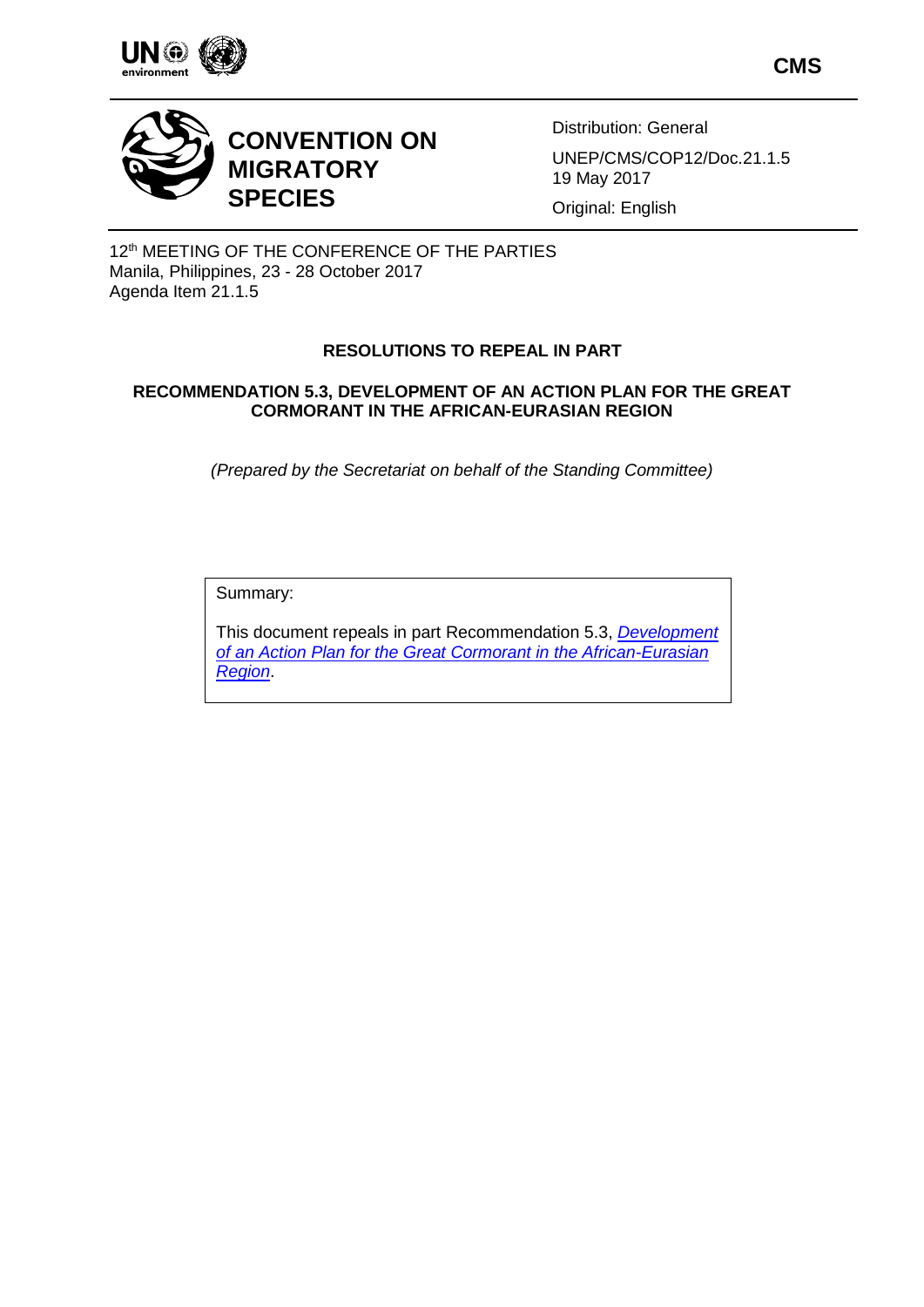# RESOLUTIONS TO REPEAL IN PART

## **RECOMMENDATION 5.3, DEVELOPMENT OF AN ACTION PLAN FOR THE GREAT CORMORANT IN THE AFRICAN-EURASIAN REGION**

- 1. Recommendation 5.3 calls for the preparation of an action plan for the great cormorant (*Phalacrocorax carbo*). The action plan was prepared but it does not appear that the action called for in paragraphs 4 through 8 were completed. Those actions, such as the request to establish an advisory committee of experts drawn from the Scientific Council and with fisheries expertise, constitute Decisions.
- 2. If the Parties accept the advice of the Secretariat, three paragraphs of this recommendation will be repealed and the other five will become Decisions. Consequently, this Resolution would be repealed.
- 3. To complete the process for providing advice by the advisory committee, as originally envisaged by Recommendation 5.3, the Secretariat has added a decision that would require the Secretariat to communicate that advice to the Parties and Range States. That provision is underlined in Annex 3.
- 4. In deciding how to proceed, the Parties may wish to take note of AEWA Conservation Guidelines No.8, *[Guidelines on reducing crop damage, damage to fisheries, bird strikes](http://www.unep-aewa.org/en/publication/aewa-conservation-guidelines-no-8-guidelines-reducing-crop-damage-damage-fisheries-bird)  [and other forms of conflict between waterbirds and human activities,](http://www.unep-aewa.org/en/publication/aewa-conservation-guidelines-no-8-guidelines-reducing-crop-damage-damage-fisheries-bird)* last updated in 2005.
- 5. It is recommended that the Parties
	- a) Repeal Recommendation 5.3; and
	- b) Adopt the Decisions included in Annex 2.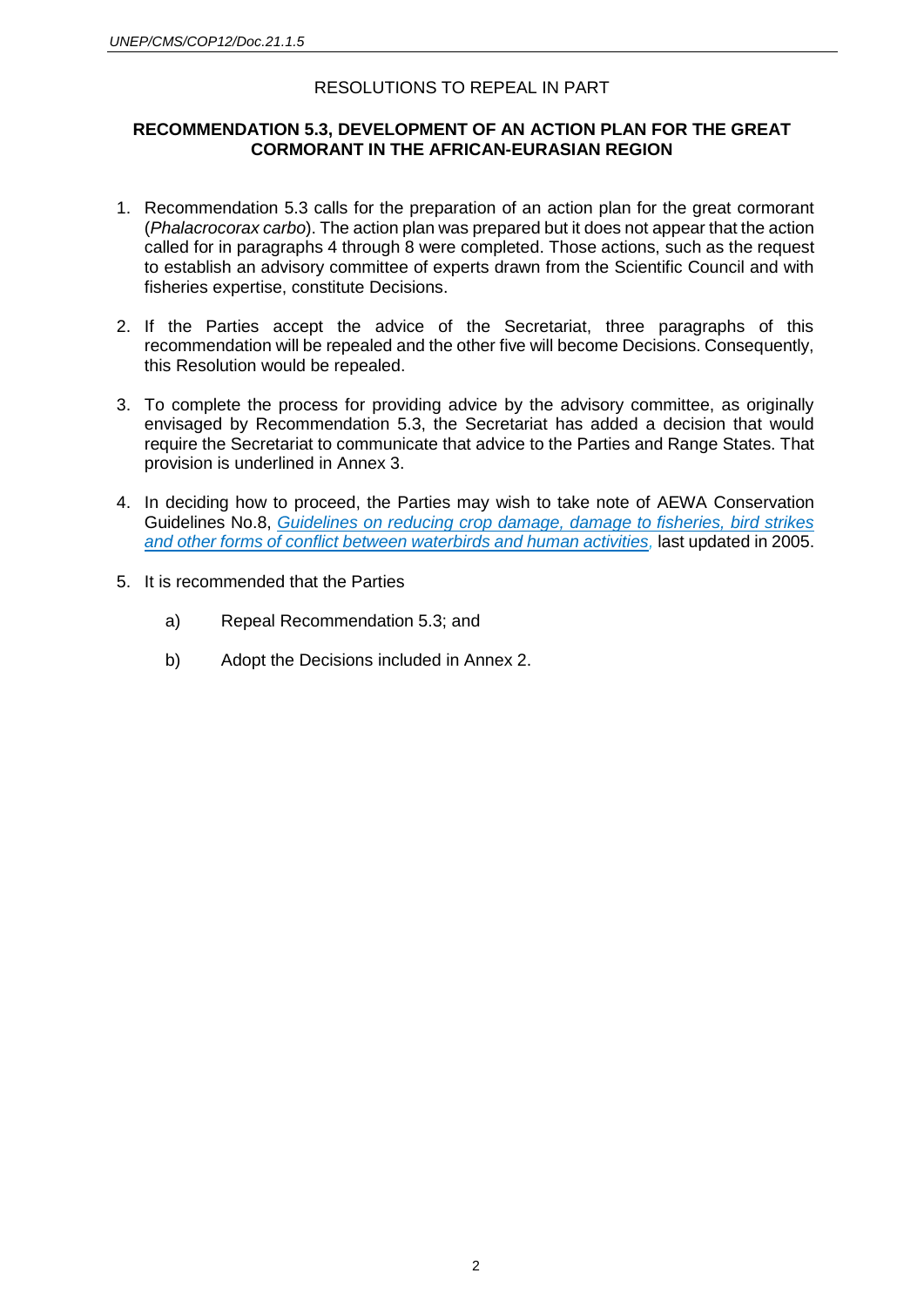**ANNEX 1**

# DRAFT RESOLUTION

# **RECOMMENDATION RESOLUTION 5.3 (REV. COP12) 1**

# **DEVELOPMENT OF AN ACTION PLAN FOR THE GREAT CORMORANT IN THE AFRICAN-EURASIAN REGION**

# *NB: Proposed new text is <u>underlined</u>. Text to be deleted is crossed out.*

| Paragraph                                                                                                                                  | <b>Comments</b>                   |  |
|--------------------------------------------------------------------------------------------------------------------------------------------|-----------------------------------|--|
| Recalling that the fourth meeting of the Conference of the Parties to the                                                                  | Retain if any of                  |  |
| Convention (Nairobi, 1994) adopted a recommendation on the                                                                                 | the operative                     |  |
| conservation of the Great Cormorant in the African-Eurasian region;                                                                        | paragraphs are                    |  |
|                                                                                                                                            | retained                          |  |
| Noting that Denmark and the Netherlands declared that they were willing                                                                    | Retain if any of                  |  |
| to take the initiative for the preparation of an action plan for the Great                                                                 | the operative                     |  |
| Cormorant;                                                                                                                                 | paragraphs are                    |  |
|                                                                                                                                            | retained                          |  |
| Considering that the aim is to draw up such an action plan on the basis of                                                                 | Retain if any of                  |  |
| the most recent scientific and other findings, incorporating measures to                                                                   | the operative                     |  |
| minimise the conflict between fisheries interests and cormorant                                                                            | paragraphs are                    |  |
| populations, and at the same time maintaining a favourable status for the                                                                  | retained                          |  |
| Great Cormorant as required under the Convention;                                                                                          |                                   |  |
| Considering also the results of the international workshop of experts in                                                                   | Retain if any of                  |  |
| Lelystad, Netherlands, on 3 and 4 October 1996, where                                                                                      | the operative                     |  |
|                                                                                                                                            | paragraphs are                    |  |
| - a report with the most recent scientific information on the Great                                                                        | retained                          |  |
| Cormorant was discussed:                                                                                                                   |                                   |  |
| - the continuing increase of the breeding population of the subspecies                                                                     |                                   |  |
| Phalacrocorax carbo sinensis in some areas and its expanding                                                                               |                                   |  |
| geographical range were stated; and                                                                                                        |                                   |  |
| - management options and their effectiveness were studied; and<br>Considering further that this problem should be examined and appropriate |                                   |  |
| action coordinated at the international level;                                                                                             | Retain if any of<br>the operative |  |
|                                                                                                                                            | paragraphs are                    |  |
|                                                                                                                                            | retained                          |  |
| The Conference of the Parties to the                                                                                                       |                                   |  |
| Convention on the Conservation of Migratory Species of Wild Animals                                                                        |                                   |  |
| 1. Recommends that Denmark and the Netherlands to finalize their work                                                                      | Repeal; work                      |  |
| on an action plan for the Great Cormorant, focussing initially on the                                                                      | completed                         |  |
| subspecies Phalacrocorax carbo sinensis before the end of 1997;                                                                            |                                   |  |
| 2. Proposes that the action plan shall include management guidelines                                                                       | Repeal; work                      |  |
| inter alia to deal with possible serious damage caused by Phalacrocorax                                                                    | completed                         |  |
| carbo sinensis in the fisheries sector while maintaining a favourable                                                                      |                                   |  |
| conservation status of the species;                                                                                                        |                                   |  |
| 3. Invites Denmark and the Netherlands to take the necessary steps,                                                                        | Repeal; action                    |  |
| involving all interested Range States, to bring together an international                                                                  | plan has been                     |  |
| group of experts from the nature conservation and fisheries sectors, to                                                                    | prepared                          |  |
| complete the action plan mentioned in no. 1, taking into account the                                                                       |                                   |  |
| relevant national and international legislation, having regard to the                                                                      |                                   |  |

<sup>1</sup> Previously Recommendation 5.3.

 $\overline{a}$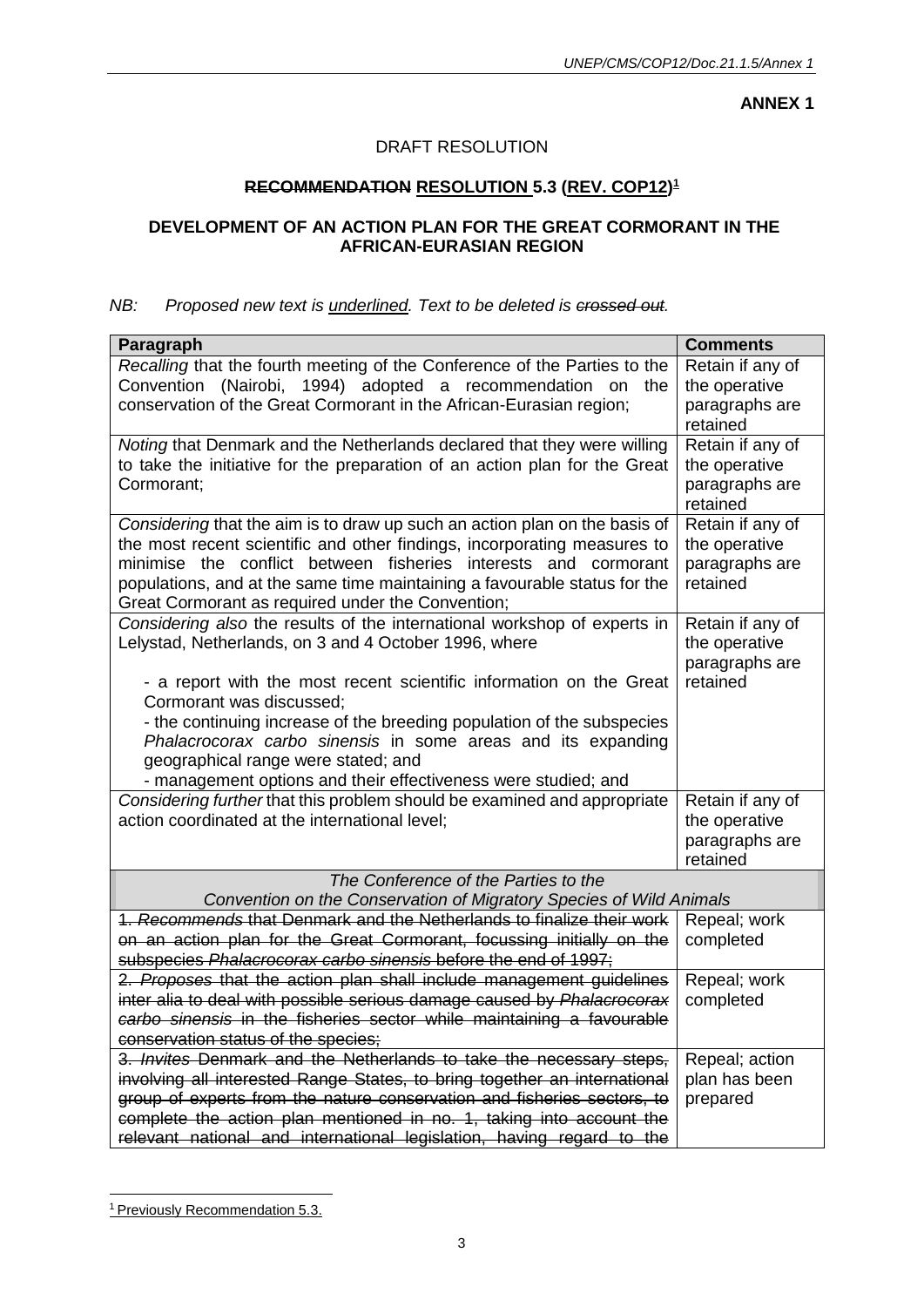| Paragraph                                                                     | <b>Comments</b> |
|-------------------------------------------------------------------------------|-----------------|
| activities of the European Inland Fisheries Advisory Commission and the       |                 |
| Wetlands International working groups;                                        |                 |
| 4. Proposes that the completed action plan be communicated to the             | Repeal and      |
| Scientific Council of the Convention and be distributed to the Range          | convert to      |
| States:                                                                       | Decision        |
| 5. Recommends that for the purpose of advising on the implementation of       | Repeal and      |
| the action plan and to facilitate coordination at the international level, an | convert to      |
| advisory committee of experts be established as a subgroup reporting to       | Decision        |
| the Scientific Council of the Convention;                                     |                 |
| 6. Recommends that the advisory committee shall include experts from          | Repeal and      |
| the nature conservation and fisheries sectors. Every interested Range         | convert to      |
| State shall be entitled to be represented by at least two such persons;       | Decision        |
| 7. Proposes that the advisory committee, based on the framework of the        | Repeal and      |
| action plan, which may include a range of management techniques               | convert to      |
| including control, and on the reports of its implementation, shall advise     | Decision        |
| inter alia on measures to prevent serious damage to fisheries; and            |                 |
| 8. Proposes that each interested Range State covers the full costs of its     | Repeal and      |
| national delegation. To ensure maximum participation in the work of the       | convert to      |
| advisory committee, individual Range States may offer financial support       | Decision        |
| to other national delegations.                                                |                 |